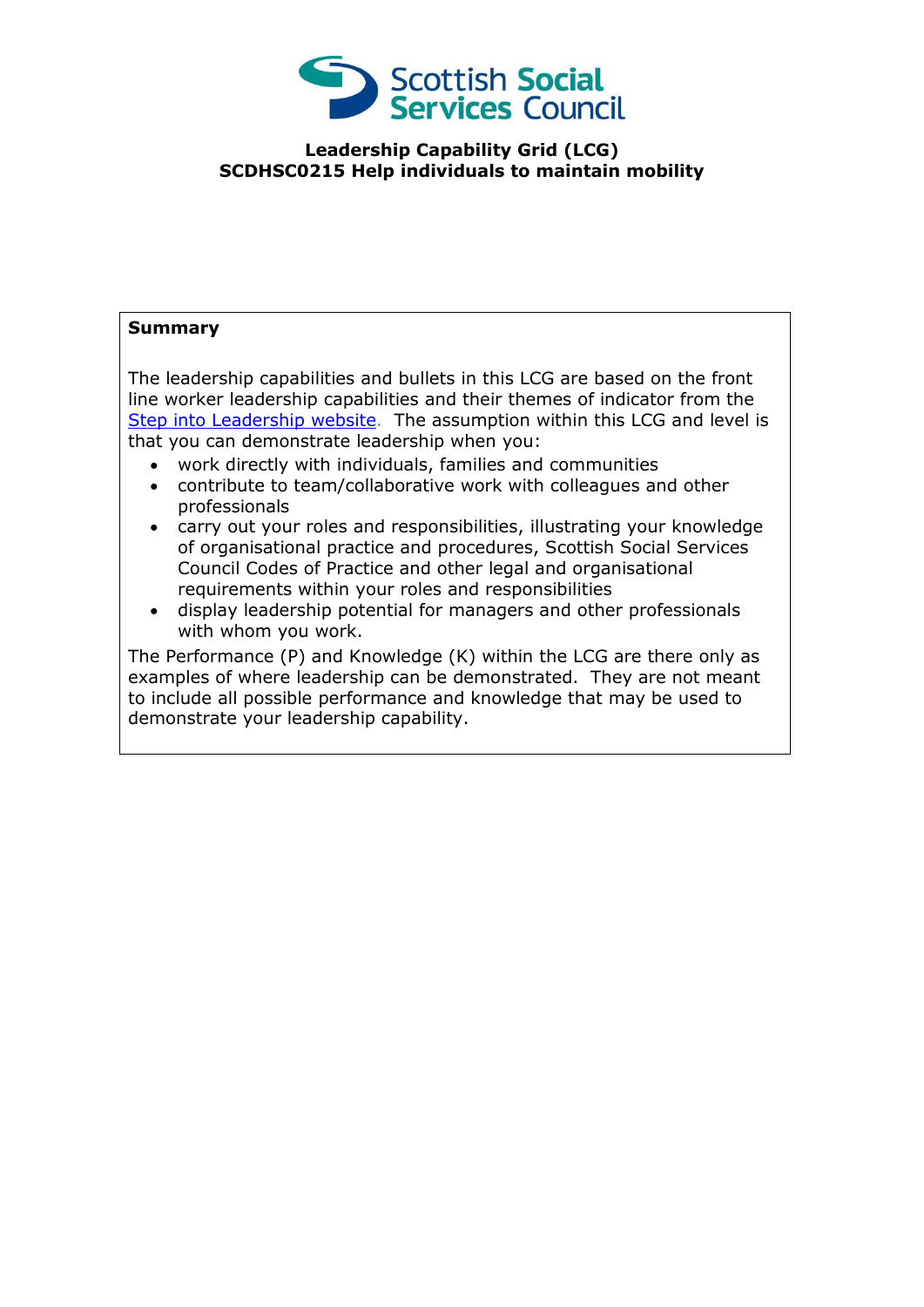

## **Leadership Capability Grid (LCG) SCDHSC0215 Help individuals to maintain mobility**

| Leadership<br>capabilities         | When helping individuals to maintain mobility you can<br>demonstrate leadership capabilities by:                                                                                                                                                                                                                                                                                                                                                                                                                                                                                                                                                                                                                                                                                                                                                                                                                                                                                                                                                                                                                                               |
|------------------------------------|------------------------------------------------------------------------------------------------------------------------------------------------------------------------------------------------------------------------------------------------------------------------------------------------------------------------------------------------------------------------------------------------------------------------------------------------------------------------------------------------------------------------------------------------------------------------------------------------------------------------------------------------------------------------------------------------------------------------------------------------------------------------------------------------------------------------------------------------------------------------------------------------------------------------------------------------------------------------------------------------------------------------------------------------------------------------------------------------------------------------------------------------|
| <b>Vision</b>                      | Providing a vision for individuals, families, communities, colleagues and<br>your organisation when you:<br>See how best to make a difference when actively preparing,<br>undertaking and reviewing activities, supporting individuals (P3,4,6,<br>8,10,11,20,22; K1-7,14,15), accessing and using related information<br>$(P1,2)$ , using observation and feedback $(P9,10)$ , seeking advice<br>(P19)<br>• Communicate and promote ownership of the vision when working<br>with individual (P3,4,6,8,10,11,20,22; K1-5,14,15), working with<br>others (P17-20; $K10,11$ ) and recording and reporting (P13,16)<br>• Promote social service values when working with individuals ( $P3,4,6$ ,<br>8,10,11,20,22; K1-7,14,15), observing and evaluating (P7,9,12),<br>working with others ( $P17-20$ ; K10,11) and when recording and<br>reporting $(P13,16)$<br>• See the bigger picture when demonstrating knowledge and practice of<br>organisational, local and national policies and procedures (K1-7,14,<br>15) reviewing and evaluating activities (P8-12) and identifying and<br>implementing change to activities $(P17, 18, 20 - 22)$ |
| Self-<br>leadership                | Displaying self leadership when you:<br>Demonstrate and adapt leadership when supporting individuals<br>$\bullet$<br>prepare for and undertake the activities ( $P3-6$ ; K1-7), reviewing<br>activities (P8-12,15,17) and overcoming barriers (P18,19)<br>Improve own leadership by seeking advice (P19)<br>• Take intelligent risks when supporting individuals to prepare for $(P3,$<br>4; $K1-7,14,15$ ) and carry out the activity (P5,6; $K8,9$ ) and when<br>reviewing the effectiveness including changes needed (P8-12,15,17,<br>$20-22)$<br>Demonstrate and promote resilience when adapting practice and<br>overcoming barriers (P8-12,15,17-22; K1-5,10-12)<br>Challenge discrimination and oppression $(K1-5)$                                                                                                                                                                                                                                                                                                                                                                                                                     |
| <b>Motivating</b><br>and inspiring | Motivating and inspiring others when you:<br>Inspire people by personal example $(P3,4,8,10,11,17-20,22; K1-5,8,$<br>14,15)<br>Recognise and value the contribution of others (P3,4,6,8,10,11,17;<br>K10,11)<br>Support the creation of a learning and performance culture with<br>individuals and others $(P8-12, 17-20; K1-7)$                                                                                                                                                                                                                                                                                                                                                                                                                                                                                                                                                                                                                                                                                                                                                                                                               |